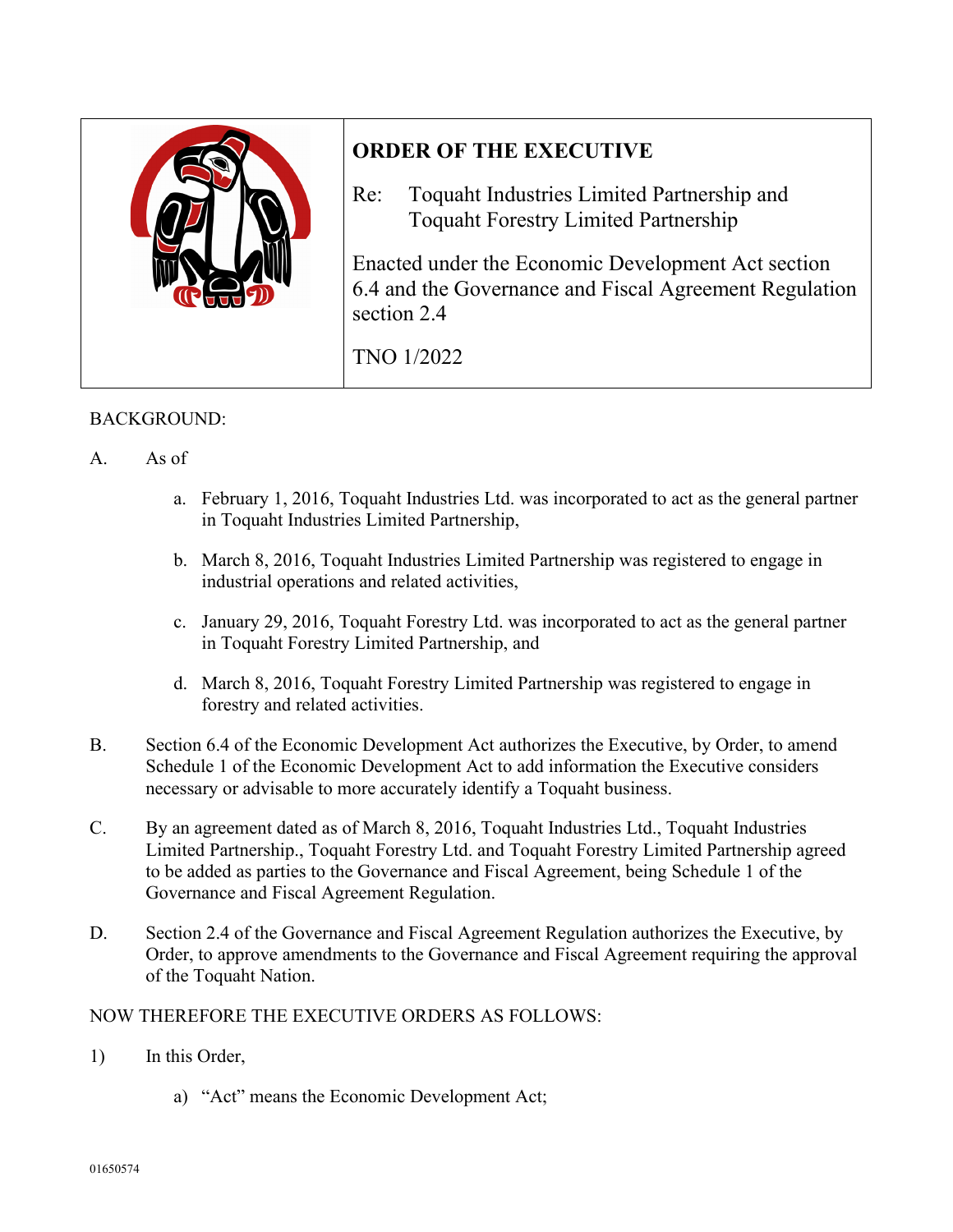- b) words or expressions defined in the Act that are also used in this Order will, except where the context requires otherwise or is otherwise indicated, have the same meaning as those words or expressions defined in the Act.
- 2) Schedule 1 of the Act be amended as of and with effect from March 8, 2016 by adding four new rows as follows:
	- a) in the first new row,
		- i. in Column 1, the words "Toquaht Industries Limited Partnership",
		- ii. in Column 2, the registration no. "LP0683163", and
		- iii. in Column 3, the words "Engage in industrial operations and related activities";
	- b) in the second new row,
		- i. in Column 1, the words "Toquaht Industries Ltd.",
		- ii. in Column 2, the registration number "BC1064379", and
		- iii. in Column 3, the words "Acting as the general partner in Toquaht Industries Limited Partnership";
	- c) in the third new row,
		- i. in Column 1, the words "Toquaht Forestry Limited Partnership",
		- ii. in Column 2, the registration no. "LP0683164", and
		- iii. in Column 3, the words "Engage in forestry and related activities"; and
	- d) in the fourth new row,
		- i. in Column 1, the words "Toquaht Forestry Ltd.",
		- ii. in Column 2, the registration no. "BC1063206", and
		- iii. in Column 3, the words "Acting as the general partner in Toquaht Forestry Limited Partnership".
- 3) Schedule 1 of the Governance and Fiscal Agreement Regulation be amended as of and with effect from March 8, 2016 by adding four new rows to Schedule 1 of the Governance and Fiscal Agreement as follows:
	- a) in the first new row,
		- i. in Column 1, the words "Toquaht Industries Limited Partnership", and
		- ii. in Column 2, the registration no. "LP0683163";